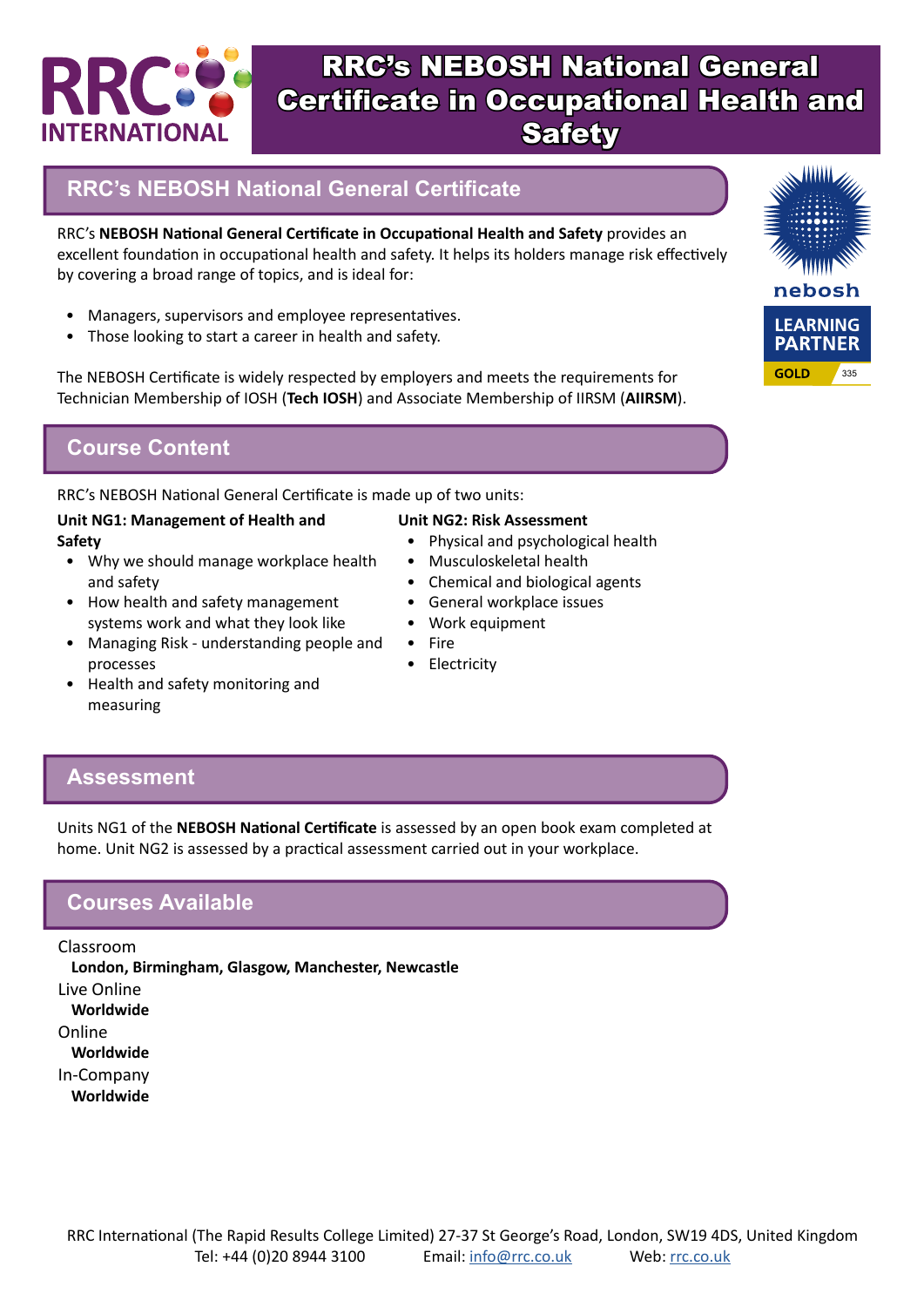

#### **Classroom Courses**

- Complete Course 2 weeks (10 days) + assessments
- Revision workshops are optional and subject to an additional charge

|             | <b>Course Dates</b> |              | <b>Assessment Dates</b>    |                   |                       |
|-------------|---------------------|--------------|----------------------------|-------------------|-----------------------|
| Venue       | Week 1 - NG1        | Week 2 - NG2 | NG1 Open Book<br>Exam Date | NG2<br>Submission | Fee                   |
|             | 21-25 Mar 22        | 4-8 Apr 22   | 4 May 22                   | 11 May 22         |                       |
| London      | 23-27 May 22        | 13-17 Jun 22 | 6 Jul 22                   | 13 Jul 22         | $£1,495 + VAT + £158$ |
| (Wimbledon) | 1-5 Aug 22          | 15-19 Aug 22 | 7 Sep 22                   | 14 Sep 22         | NEBOSH Fee (£1,952)   |
|             | 26-30 Sep 22        | 10-14 Oct 22 | 2 Nov 22                   | 9 Nov 22          |                       |
| Glasgow     | 25-29 Apr 22        | 16-20 May 22 | 8 Jun 22                   | 15 Jun 22         |                       |
|             | 26-30 Sep 22        | 10-14 Oct 22 | 2 Nov 22                   | 9 Nov 22          |                       |
| Birmingham  | 21-25 Mar 22        | 4-8 Apr 22   | 4 May 22                   | 11 May 22         |                       |
|             | 26-30 Aug 22        | 12-16 Sep 22 | 5 Oct 22                   | 12 Oct 22         | $£1,295 + VAT + £158$ |
| Manchester  | 1-5 Aug 22          | 15-19 Aug 22 | 7 Sep 22                   | 14 Sep 22         | NEBOSH Fee (£1,712)   |
|             | 26-30 Sep 22        | 10-14 Oct 22 | 2 Nov 22                   | 9 Nov 22          |                       |
| Newcastle   | 9-13 May 22         | 23-27 May 22 | 8 Jun 22                   | 15 Jun 22         |                       |
|             | 31 Oct - 4 Nov 22   | 14-18 Nov 22 | 7 Dec 22                   | 14 Dec 22         |                       |



Fees for individual units - London (Wimbledon)

- NG1: £775 + VAT + £79 NEBOSH Fee (£1,009)
- NG2: £775 + VAT + £79 NEBOSH Fee (£1,009)

## **Live Online Courses**

• Complete Course - 2 weeks + exams

|                   |              | Revision<br>Workshop | <b>Assessment Dates</b> |                  |                             |
|-------------------|--------------|----------------------|-------------------------|------------------|-----------------------------|
| Week 1            | Week 2       |                      | NG1 Open Book<br>Exam   | NG2<br>Submision | <b>Fee</b>                  |
| 21-25 Mar 22      | 4-8 Apr 22   | 11 Apr 22            | 4 May 22                | 11 May 22        |                             |
| 25-29 Apr 22      | 16-20 May 22 | 23 May 22            | 8 Jun 22                | 15 Jun 22        |                             |
| 23-27 May 22      | 13-17 Jun 22 | 20 Jun 22            | 6 Jul 22                | 13 Jul 22        |                             |
| 27 Jun - 1 Jul 22 | 11-15 Jul 22 | 18 Jul 22            | 3 Aug 22                | 10 Aug 22        | $£995 + VAT +$              |
| 1-5 Aug 22        | 15-19 Aug 22 | 22 Aug 22            | 7 Sep 22                | 14 Sep 22        | £158 NEBOSH<br>Fee (£1,352) |
| 22-26 Aug 22      | 12-16 Sep 22 | 19 Sep 22            | 5 Oct 22                | 12 Oct 22        |                             |
| 26-30 Sep 22      | 10-14 Oct 22 | 17 Oct 22            | 2 Nov 22                | 9 Nov 22         |                             |
| 31 Oct - 4 Nov 22 | 14-18 Nov 22 | 21 Nov 22            | 7 Dec 22                | 14 Dec 22        |                             |

Fees for individual units

- NG1: £497.50 + VAT + £79 NEBOSH Fee (£676)
- NG2: £497.50 + VAT + £79 NEBOSH Fee (£676)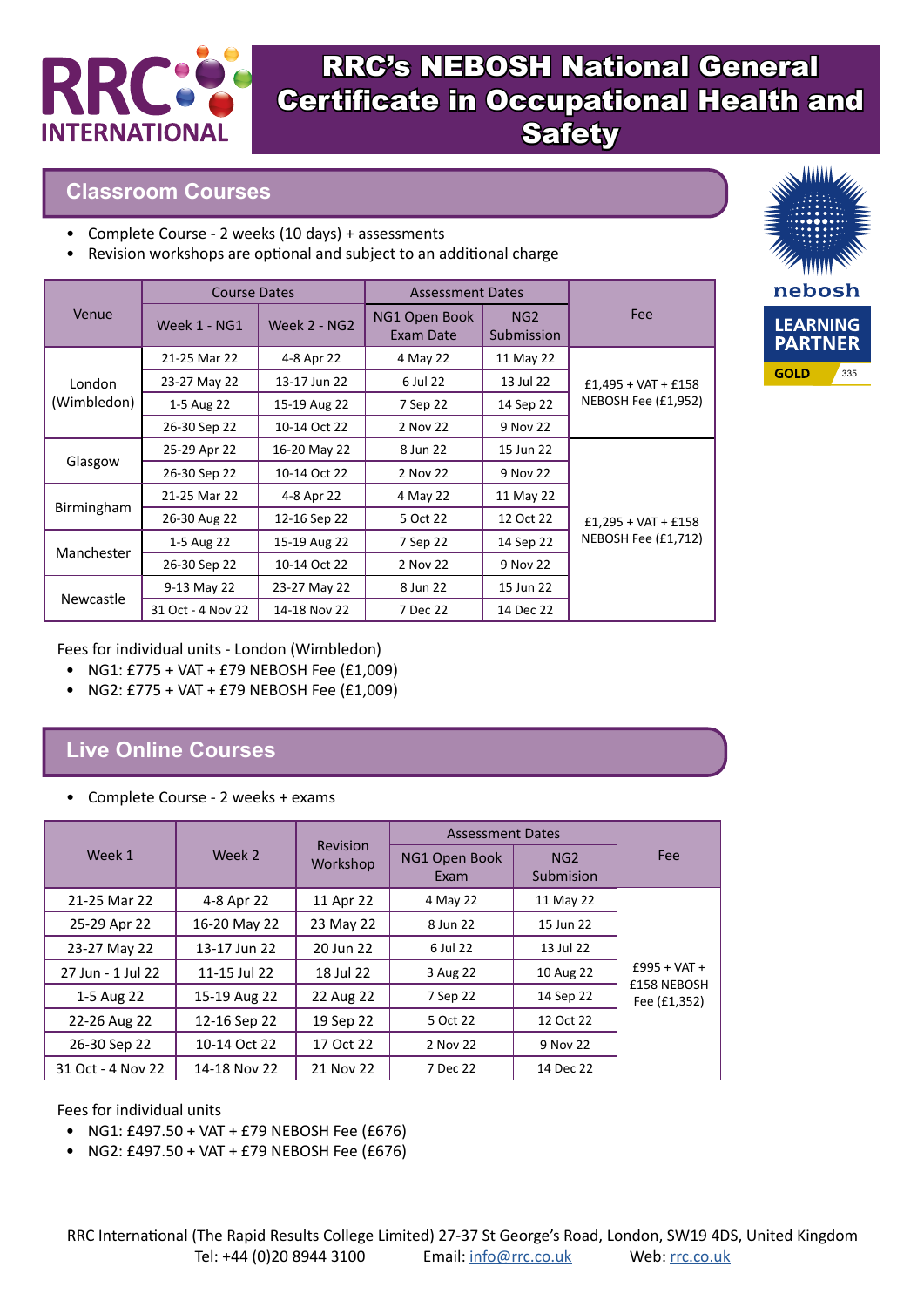

### **Live Online Revision Workshops**

Essential support for successful exam preparation

• 1-day workshops (1/2 day per unit)

| <b>Workshop Dates</b> | Exam Date | Fee                |
|-----------------------|-----------|--------------------|
| 11 Apr 22             | 4 May 22  |                    |
| 23 May 22             | 8 Jun 22  |                    |
| 20 Jun 22             | 6 Jul 22  |                    |
| 18 Jul 22             | 3 Aug 22  |                    |
| 22 Aug 22             | 7 Sep 22  | $£95 + VAT (£114)$ |
| 19 Sep 22             | 5 Oct 22  |                    |
| 17 Oct 22             | 2 Nov 22  |                    |
| 21 Nov 22             | 7 Dec 22  |                    |



### **Online Courses**

Flexible, fully tutor supported online learning available anywhere in the world.

- 130 hours of study (3-9 months) + exams
- Start any time
- Assessments completed at home and at your workplace
- 30-Day Money Back Guarantee with all RRC online courses

| <b>Online Course Fees</b> |                                        |  |  |
|---------------------------|----------------------------------------|--|--|
| Complete Course           | £399 + VAT + £158 NEBOSH Fee (£636.80) |  |  |
| Unit NG1                  | $£225 + VAT + £79 NEBOSH Free (£349)$  |  |  |
| Unit NG2                  | £225 + VAT + £79 NEBOSH Fee (£349)     |  |  |

| <b>Online Assessment Dates</b> |          |                       |  |
|--------------------------------|----------|-----------------------|--|
|                                | NG1 OBE  | <b>NG2 Submission</b> |  |
| April                          | 6 Apr 22 | 13 Apr 22             |  |
| May                            | 4 May 22 | 11 May 22             |  |
| June                           | 8 Jun 22 | 15 Jun 22             |  |
| July                           | 6 Jul 22 | 13 Jul 22             |  |
| August                         | 3 Aug 22 | 10 Aug 22             |  |
| September                      | 7 Sep 22 | 14 Sep 22             |  |
| October                        | 5 Oct 22 | 12 Oct 22             |  |
| November                       | 2 Nov 22 | 9 Nov 22              |  |
| December                       | 7 Dec 22 | 14 Dec 22             |  |